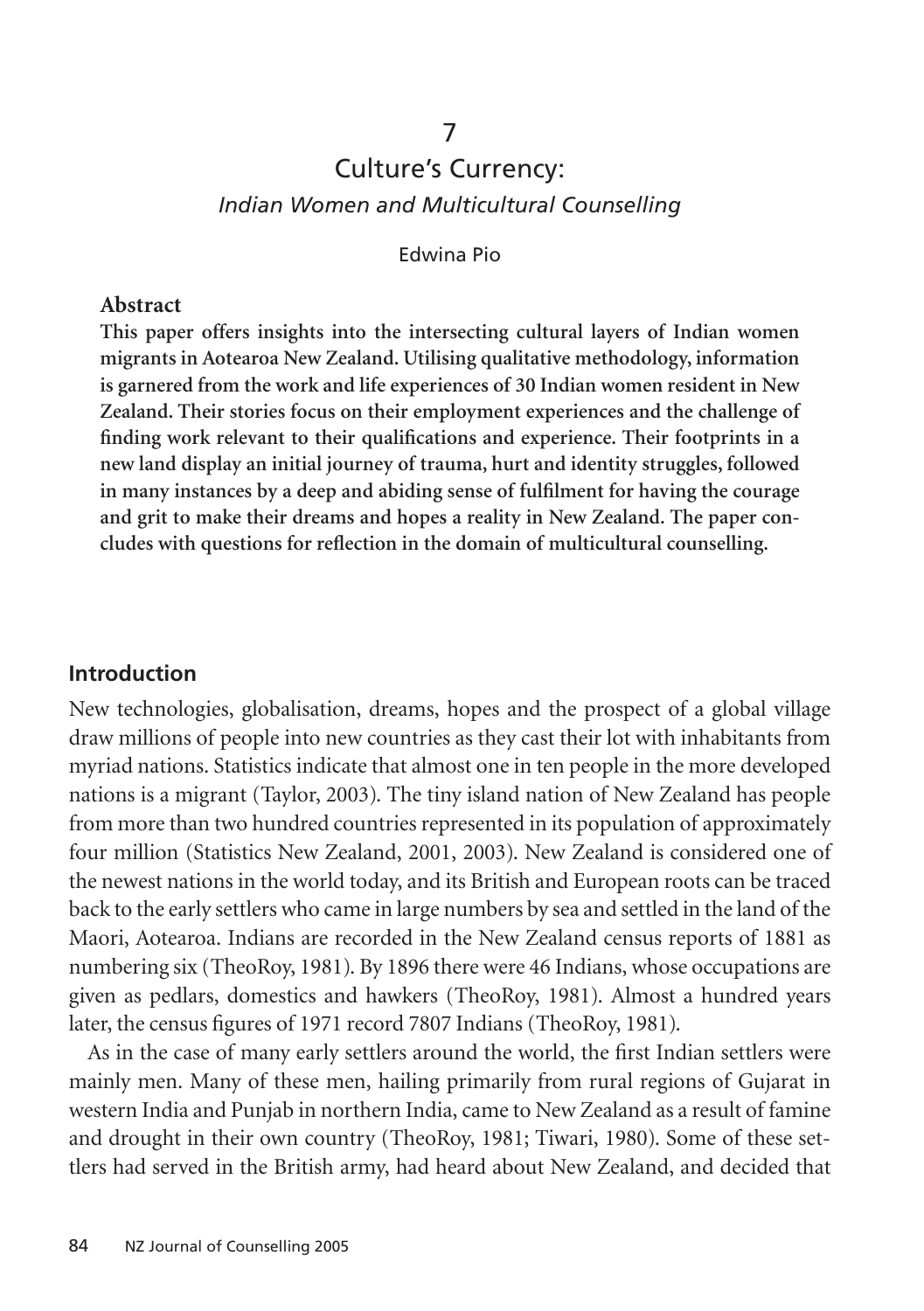this may be the way to earn money, send it back home to India, then return to India (TheoRoy, 1981). There may also have been some Indian servants accompanying British officers retiring to New Zealand (TheoRoy, 1981). Many of the early settlers worked as bottle collectors, drain diggers, flax workers and scrub cutters, particularly in rural areas. In the towns, the Indians were known as pedlars of vegetables and fruit. It is interesting that many of these early settlers eventually settled down permanently in New Zealand, bought up land and built places for meeting and worship, and their descendants are involved in dairy farming and market gardening (Tiwari, 1980). Thus, for example, one finds today clusters of Indian farmers in Pukekohe, a Sikh gurdwara in Hamilton, and Indian temples in Auckland.

New Zealand's immigration policy underwent major changes in 1991 with the introduction of the points system, resulting in a flood of people from non-traditional source countries (Statistics New Zealand, 2005). Instead of the short term policy of getting in people to fill skill shortages, this policy was a long term one based on a point system which included qualifications, experience and age of the applicant (Statistics New Zealand, 2005). Census records show 30,000 Indians in 1991 and 60,000 Indians in 2003 (Statistics New Zealand, 2003). Indians today form 1.7% of the population of New Zealand and comprise an ethnic minority in this country. It is also pertinent to note that Statistics New Zealand classifies Indians as Asians, along with people from countries like China, Malaysia and Vietnam. Many of the Indians who came to New Zealand after 1987 lived in Indian urban areas, and hail from the cosmopolitan megacities of Mumbai, Hyderabad, Chennai and Calcutta. Moreover, unlike the early settlers, the recent migrants came with their families, or their families generally followed them within a few months of the first adult setting foot in New Zealand.

This paper presents some historical markers pertaining to Indian cultural roots, followed by the methodological approach and data sources that form the core of this study. This is followed by "Footprints in a new land", which presents the findings of the study as a composite picture of Indian women courting work, through an open letter to New Zealand women. The paper ends with some reflections on culture's currency for multicultural counsellors.

#### **Historical markers**

Indian civilisation stretches back many centuries, at least five thousand years, to the Indus Valley civilisations and the cities of Mohenjo-daro and Harappa. Indian culture, particularly that of the majority Indian religion, Hinduism, traces its roots to the philosophical treatises of the *Vedas*, the *Upanishads* and the epic stories of the *Ramayana* and *Mahabharata*. India has been the site of conquest of various peoples, including the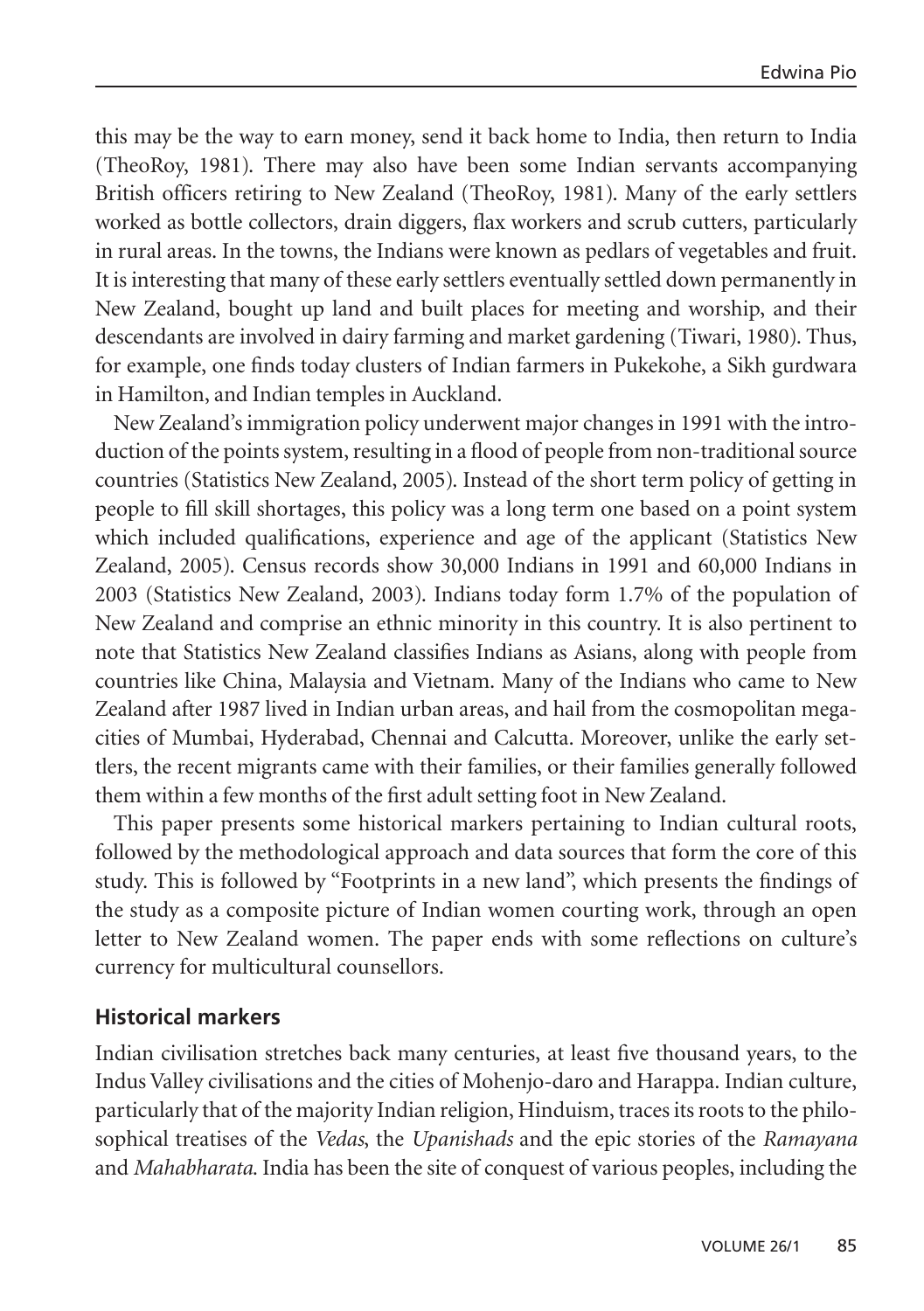Greek, Alexander the Great, and the marauding hordes of Genghis Khan from Central Europe. In the last few centuries the Muslim rulers, the Mughals, were followed by traders from European nations. The traders gradually became rulers in India, and came from Portugal, Holland, France and Britain. The longest and most recent rulers were the British, and their legacy lives on in the English language which continues to be the lingua franca for commerce, legislation and in many instances education. Besides English, there are 17 official languages, which include Gujarathi, Hindi, Malayalam, Marathi, Punjabi, Tamil and Telugu.

The percentage of people following different religions in India comprise Hinduism (81.3%), Islam (12%), Christianity (2.3%), Sikhism (1.9%), and other groups like the Buddhists, Jains, Parsis or followers of Zoroaster, Jews and those of the Baha'i religion (2.5% of the remaining population) (www.cia.gov). India is a mosaic of cultures and has been considered the equivalent of Europe, due to the diversity of languages, modes of communication, religious rituals, food habits and dress. Yet in this diversity there is a distinct "Indianness", often undergirded by social hierarchy or the caste system. This stratified Indians into Brahmins, the priestly or highest class, followed by the Kshatriyas or warrior class, then the traders or Vaishyas, and at the lower end the Shudras or menial workers. India also has a large group, known as the dalits, who fall outside this caste system and were often considered the untouchables by the other four castes. Quite often the caste determined the occupation, and since one was born into a caste, social mobility was low. People married within their respective castes, and intermarriages were greatly frowned upon.

Other aspects of "Indianness" include a patriarchical society with respect for elders and belief in family values, an extended joint family and great value placed on hospitality. Indians tend to have an intrinsically religious nature. Many Indians lay great store on *karma* (destiny) or the fruits of one's behaviour, and *dharma* (duty), the importance of living a good life in accordance with religious and social rules (Pio, 2005c). The Indian woman is usually the primary caregiver both for the children and for older members of the family. She is also the one who does all the domestic chores, including cooking, washing and cleaning.

In the last decade India has been on a fast track to wealth and is today one of the largest software and back-office services nations in the world. India is also known internationally for its textiles, gems and jewellery. Further, India produces approximately 2.5 million graduates a year and a large number of highly qualified professionals (www.eiu.com). India has several internationally established industrial groups, and the presence of major global brand names (www.eiu.com). Over a billion people live on India's land mass, providing the advantage of cheap labour, and it is increasingly used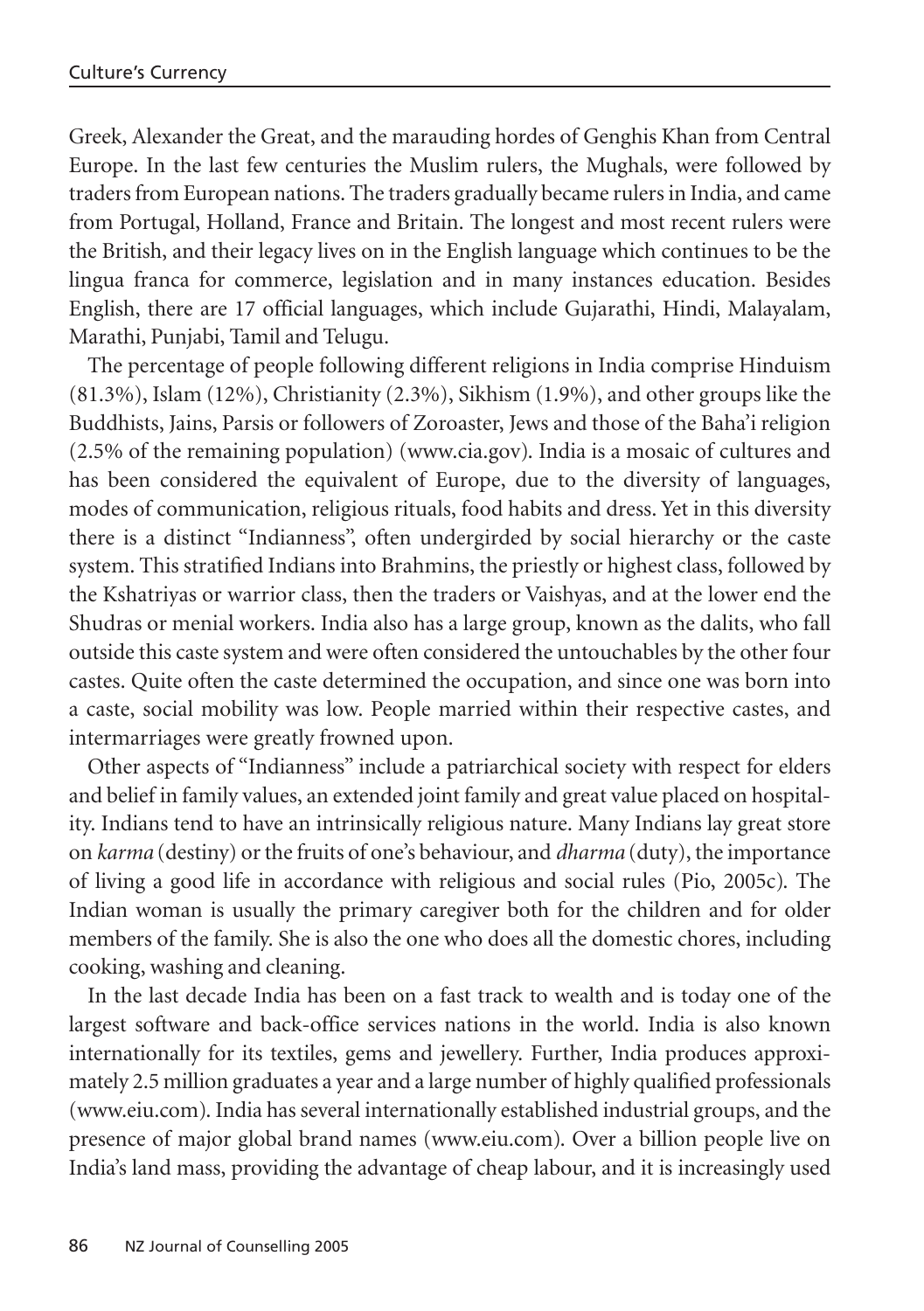for outsourcing by countries in the European Union and North America. However, India still has 300 million living in poverty, 380 million illiterate, and 160 million without access to clean water (Kriplani, 2004).

These historical markers form the backdrop for the majority of Indian migrants to New Zealand. Interestingly, many of the recent settlers have come seeking a better quality of life for themselves and their children, and have had well-paying jobs and status back in India. One of the primary reasons for entering New Zealand seems to be the prospect of less bureaucratic red tape, international education for the children, an equitable society and the prospect of a varied menu of choices for their economic and social future.

In the context of this cultural backdrop for Indian migrants, culture is seen as a faithful reflection of social life (Griswold, 2004). There is a cornucopia of scholarship on immigration, culture, diversity management, employment of ethnic minorities, cross-cultural research and multicultural counselling. While humans have a desire to adapt and grow, each individual is enculturated with specific norms, values and beliefs early on in life (Kim, 1988, 1993). Such cultural identities serve as an essential framework for organising and interpreting our actions vis-à-vis ourselves and others, and affect how we are culturally defined (Orbe & Harris, 2001). Moreover, because crosscultural adaptation necessarily involves acculturation and deculturation, various stress levels are experienced, particularly in the initial encounters (Orbe & Harris, 2001). Literature indicates the importance of socio-cultural factors in the journey of a migrant, including the capacity to transfer job skills and continue one's profession or line of work in the new country (Pio, 2004a, b; Watkins-Goffman, 2004).

## **Methodological approach and data sources**

Utilising a qualitative methodology, the current study involved semi-structured, indepth, face to face interviews with 30 Indian women. Purposeful sampling and the snowballing technique were used to provide access to these women. The women were between 27 and 52 years of age, and all had been born outside New Zealand. All the women were fluent in spoken and written English, and had university degrees with English as the medium of instruction, due to the legacy of the British. The women were all employed or had their own businesses at the time of the interview. Further, all the women had at least one child and all were permanent residents of New Zealand, having lived in this country for one to ten years at the time of the interview.

The interview protocol was based on the literature of ethnic identity, migrant employment and acculturation. There was a discussion guide with open-ended questions, ranging from the nature of the first job and how employment was secured,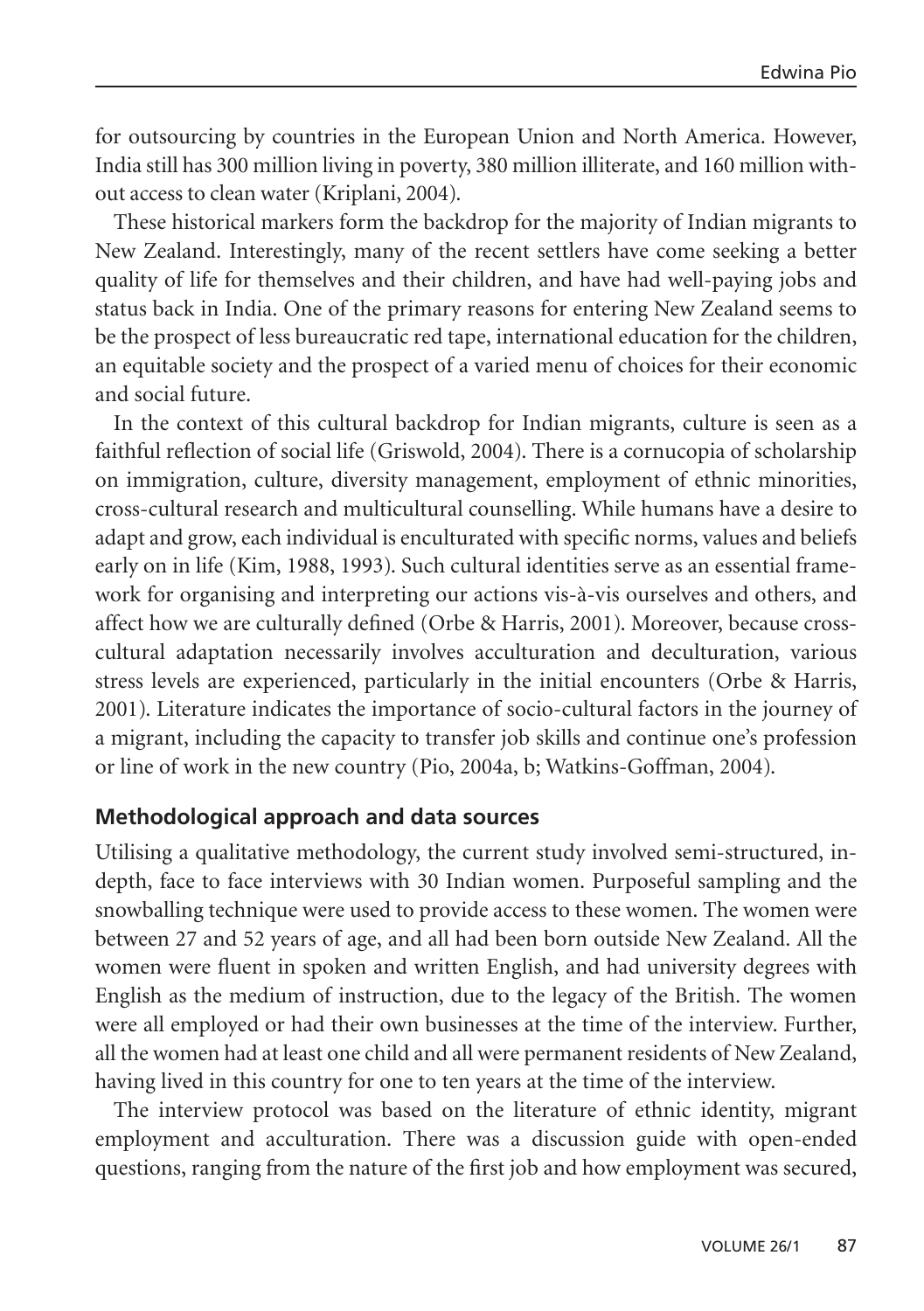to strategies the women used in the early stages of setting up home in New Zealand. The stories included messages that the women may want to send to other women in New Zealand about the experiences of migrants.

The interviews were conducted at a mutually agreed time and place. Most of the women preferred to have these interviews at a home, either the researcher's or the interviewee's. Where the women owned a business, the interview was conducted at the business venue. All the interviews were held over numerous cups of tea in an atmosphere of cordiality and hospitality, in keeping with the Indian tradition of hospitality and sharing of confidences in a known territory (Pio, 2004a).

The interviews varied in length from one to three hours, with an average of 75 minutes. Extensive notes taken during the interviews and field notes taken after them were added to the taped interviews, which were transcribed and processed into interview reports. A search for salient themes through coding and revisiting the reports for further refinement and exploration was followed in the analysis of the interviews (Denzin & Lincoln, 2000).

# **Footprints in a new land**

The findings of this study are presented as a composite picture in order to preserve the confidentiality of the women interviewed. In giving voice to the stories of the Indian women, a letter has been formulated expressing their struggles and concerns. The letter is addressed to the women of Aotearoa as a means of presenting the experiences in employment of migrant women – in this case Indian women in New Zealand. Seeking to be as faithful as possible to the interview data, the letter integrates actual quotes from the Indian women interviewed. The letter is constructed using the voice of one Indian woman who, in speaking for her Indian sisters, also requests the understanding and support of all women in New Zealand.

*My story is that of an ordinary woman caught up in the complex web of her own culture and that of a new country. A woman cloaked in the unbreakable embrace of my ethnicity, which often serves as an initial definition of who I am. As I bare my soul and share my experiences with you, I invite your understanding and your hope. I could be called Anita, Daphne, Gita, Persis, Radha or Shabana, for though I am Indian I could have the blood of the Anglo-Saxons running through my veins. Thus I could be Christian, Hindu, Muslim or Zoroastrian. Because India has been home to so many different peoples through the centuries, many of whom stayed back and assimilated into the local culture and intermarried, I could be light- or dark-skinned.*

*Packing our belongings, and holding our dreams in our hearts and minds we*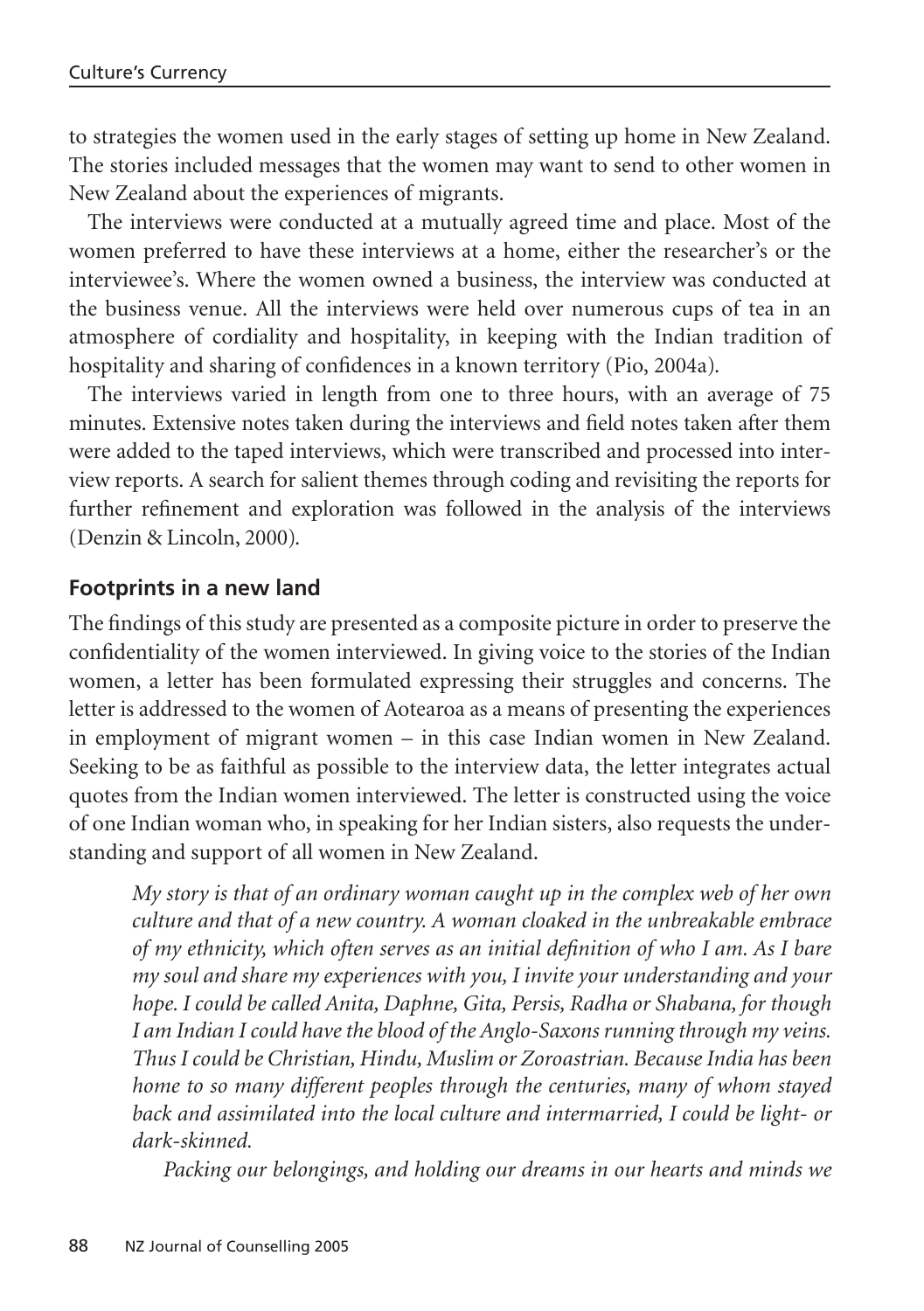*(my family) stepped into this beautiful new country – a journey of leaping forward into the unknown. Yet, however much one reads up about a new country or hears about it, when one actually starts living in New Zealand, the learning curve is steep. The simplest things, like how to put your garbage out once a week, modes of address, following directions, public transport systems, and the labels on cleaning agents in the supermarkets have to be learnt. The learning curve includes various processes (as different from India) for renting a home, dealing with estate agents, bankers, lawyers and new schools. Within this necessary learning is the overarching need for economic self-sufficiency as a migrant.*

*Once we had a place to live in, and the children were in school, I started looking for work. I had a wealth of experience from India, with university qualifications, and since these had been accredited by the New Zealand Qualifications Authority (NZQA) I was sure that I would get work appropriate to my qualifications and experience. I checked the newspapers and started applying for vacancies. One week passed. Two weeks went by. At the end of the third week, I called one company and they said that the vacancy had been filled. I did not realise then that this was to be a regular feature of the jobs I applied for. I learnt to redo my CV so that it did not show my place of education – since I had Indian qualifications – and did not show my age. However, my typical Indian name was a dead give-away. I collected a file of regret letters over the next six months, and this was of those organisations that chose to reply. In many instances, there was no reply. Sometimes I managed to get past the hurdle of initial selection, but at the telephone interview, when they heard my accent, the job seemed to disappear into thin air.*

*With single-minded, agonising clearness I continued courting work, and by then was prepared to take any job. Thankfully I secured work in an aide's capacity, at the lowest rung of an organisation. But I was grateful, for my husband still had not found work. I suppose, like many Indian men, he was conscious of his status, and hence refused to take work that was way below his level in India. I felt blessed that the children were doing well at school.*

*My story is similar to many of my Indian sisters. A postgraduate qualified friend was picking strawberries; a bilingual friend in two European languages was doing house-sitting; a highly qualified and experienced professional worked as a cleaner, and the list goes on. Thankfully some Indian women, who had financial power to back them, could wait for the right job to come along, saving themselves immense soul-searching and lowered self-efficacy. Many of us Indian women have been known for continuing to wear our Indian attire, the jewellery and long earrings, the "oily plaited hair", and as some say "smelling of curry". But as the months rolled on,*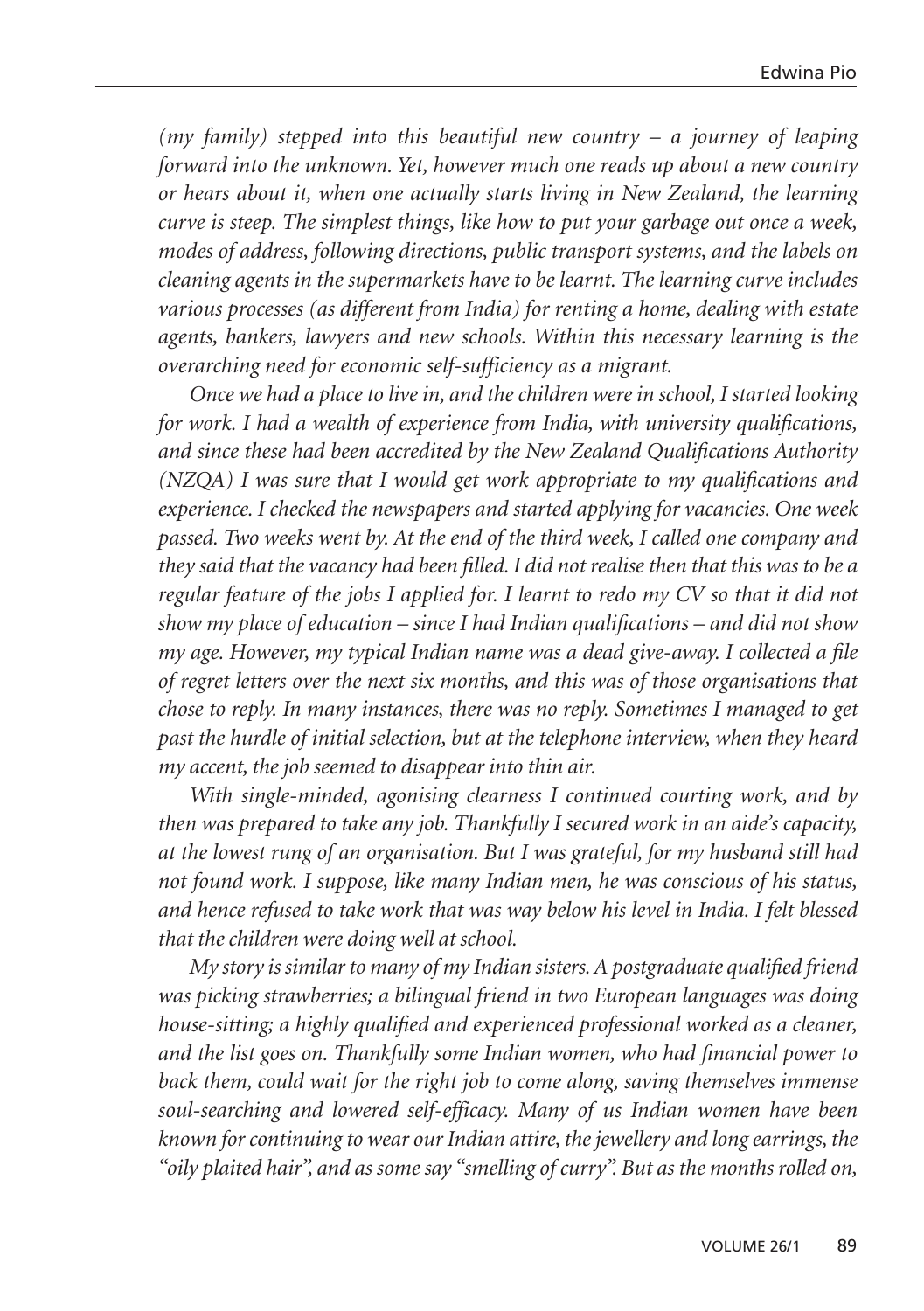*the attire changed to European clothing, the jewellery from India came out for special occasions with the Indian community or a group of people who valued Indian culture, and the long hair was often worn short. Food habits at home continued, because the family wanted Indian food, but for work, I was particular to take food that did not have our Indian herbs and spices.*

*It is quite exhausting being self-protective and having to defend who you are – your educational qualifications, your experience, which is considered "non-Kiwi" and "non-European" and therefore held in question. I have had occasions where even the English phrases I used have been ridiculed, till I started carrying Webster's Dictionary around with me to prove my point. Sure, I did not need such responses, but I suppose this was part of the rites of passage as a migrant – rites of passage that have been traumatic. I have been depressed, tearful and wanting to grasp at images from my past and not accept my present reality. But I did not want to become a dried up husk of a woman, bitter with my experiences, and so I clung to my prayers and the support of my family and learnt to change. I decided not to lick my wounds and just go, go, GO!* 

*With God's grace today I have a good job, many friends from all ethnicities and am doing well. Yes, my husband too has a job and the children are enjoying this new country. Would I go back and live in India? The answer is an emphatic "No!" New Zealand is now my home and after my difficult transition into this country, well, I think I cannot go through any more major transitions. Many of my Indian sisters are also doing well, but this takes approximately two years. I wonder how much heartache and suffering would be eased if we had some kind of a job early on in this gorgeous country. Some Indian women have started their own businesses as they did not want the frustration of entering employment, and well, they were lucky to have the financial backing of their extended families. These women also tend to employ other Indians, thus giving Indian migrants the precious Kiwi experience, in order to find appropriate employment in New Zealand.*

*Perhaps it is necessary for the women of New Zealand to understand that we too are women just like them. We too have the same hopes and fears and anxieties that beset women. Will our children do well? Who are their friends? When can I afford that new jacket? Will my husband have the dinner ready when I get home from work? Will he remember our anniversary? Will my boss appreciate my efforts to stay back late and complete the report he wanted urgently? Will my child's birthday party be enjoyed by all her friends? Can I serve as a positive role model for my children? Today I hold a job commensurate with my qualifications and experience, as do many other Indian women, but it's been a long hard road.*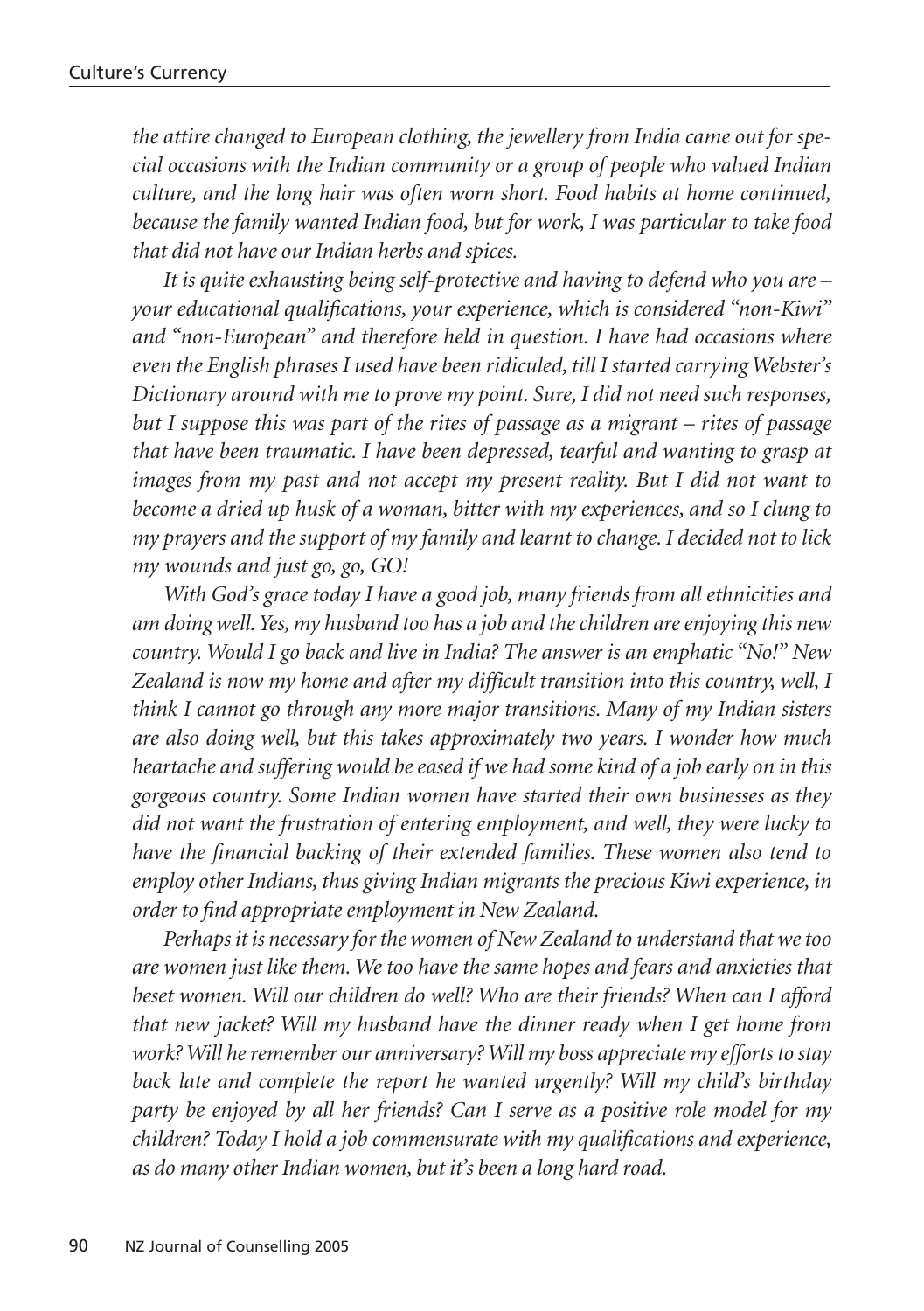*We Indian women are not here to take away jobs; we are not here to compete. We are here for a better quality of life, to live peacefully and in harmony in God's creation. In the early days of immigration we struggle … won't you lend us a helping hand? Take a chance on a migrant and employ one. Sure each migrant is different, but then India is such a large country, populated with over a billion people, and you get all kinds of people like you would in any country in the world. Give me a chance; go beyond my skin and my accent and my visible diversity markers. Look into my heart and mind and give me a toehold. I will try not to let you down, for I too want to make a success of my existential leap into Aotearoa. New Zealand is now my homeland and I am filled with grateful wonder for the blessings in my life.*

## **Reflections on culture's currency**

There is an abundant literature on multicultural counselling, ranging from sensitising counsellors and educators to multicultural issues as an interactive approach (Anderson & Cranston-Gingras, 1991), multicultural counselling competencies and standards (Sue et al., 1992), a three-dimensional model for counselling racial/ethnic minorities (Atkinson et al., 1993), culture-centred counselling (Pedersen & Ivey, 1993), the broadening of psychodynamic, cognitive-behavioural and existential humanistic thought (Cheatham et al., 1997), using race and culture in counselling (Helms & Cook, 1999), counselling American minorities (Atkinson, 2004), and the practice of multiculturalism as affirming diversity in counselling (Moodley, 1999; Seeman et al., 2004; Smith, 2004). Other writers emphasise the economic, social and political context within which the identity experiences are embedded (Lago & Thompson, 1996; Pio, 2005a; Trevino, 1996), the subtle nuances of the therapist's style (Albeniz & Holmes, 1996), and the much debated ethnic similarity in the patient-therapist dyad (Atkinson, 1983; Knipscheer & Kleber, 2004; Leong et al., 1995; Sue, 1998). The emphasis in this scholarship is on ethnicity and culture, sensitivity to differences, and an awareness of the dynamics of difference and sameness in a counselling relationship.

Schon (1983) and Anderson (1991) write of the importance of reflective moments for counsellors. Reflection that is critical, continuous and constructive (Tanno & Gonzalez, 1998) is necessary for every individual. At the dawn of a new century, we are in a world of multiple and parallel meaning systems, and to understand the connections of culture's currency multicultural counsellors need to address questions such as (Griswold, 2004; Pio, 2005a; Watkins-Goffman, 2004): What is the nature of the woman's work? How did she enter the workforce? What do various cultural aspects mean and how are they being interpreted in a new country? How does the woman deal with underemployment? What personal resources does this woman have?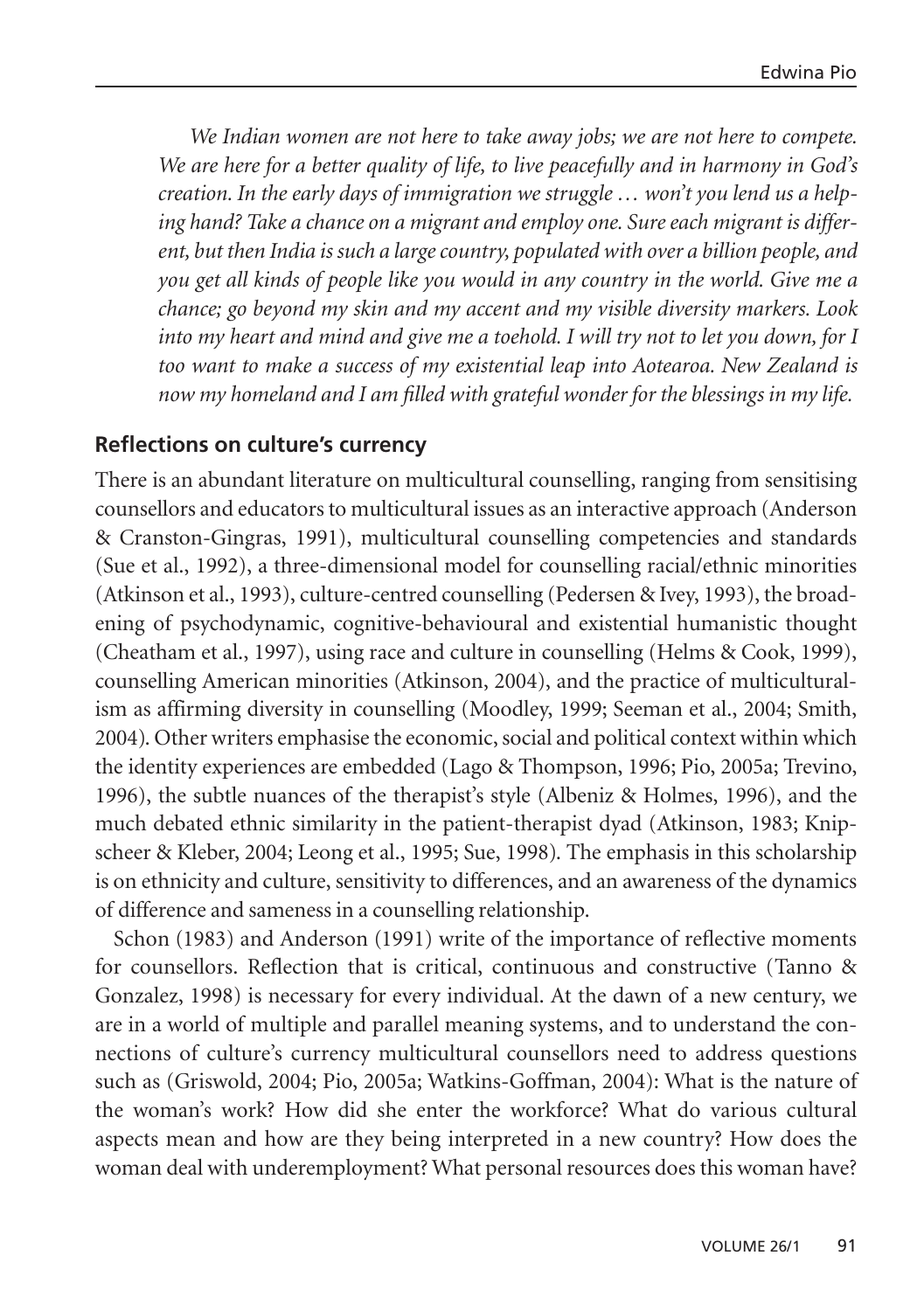Who are the role models in her life? What are her family ties? What are the challenges she faces with language, such as accent and phraseology? How open, flexible and multicultural is her outlook? How does she negotiate her identity as she bridges two worlds? How does she cope with the changing dynamics at home, particularly if she gets a job before her husband? Does the woman have access to post-settlement services? How does she cope with job dissatisfaction and periods of unemployment? What is the impact of her early months in a new country on her self-efficacy?

In an article entitled "The future of us", Macfie (2005, p. 47) writes, "We've invited in people whose qualifications are not suitable for the New Zealand workforce, and whose mastery of English is not good enough to satisfy employers, and then we've largely left them to sink or swim. On top of that, we've been pretty ambivalent about our new-found status as a multicultural society …" In "Degrees of difference", a recent study into the status of university degree holders and their employment with specific reference to migrants, it is noted that migrants may "encounter barriers to prospective employment because qualifications obtained overseas are not recognised and accepted in New Zealand or because of discrimination by employers" (Statistics New Zealand, 2005, p. 2). Further, "newer immigrants sometimes take on lower skilled white collar jobs, before moving into occupations more commensurate with their qualifications" (Statistics New Zealand, 2005, p. 13). The report notes that migrants on the whole are generally more qualified than the local population, and that the migrant man seems to take longer to get work than the migrant woman (Statistics New Zealand, 2005). Ethnic women face barriers to full participation in society as well as economic security, hence the "vision of Aotearoa New Zealand will be an equitable inclusive and sustainable society where all women can achieve their aspirations" (Ministry of Women's Affairs, 2004, p. 7).

Such research fits in with the stories of the Indian women, all university graduates, who were interviewed for this study. Fortunately research, including the current study, shows that "years in New Zealand emerges as a key variable, showing that employment outcomes improve with duration of residence and indicating that for most qualified migrants, unemployment or under-employment in low skilled work is a transitional experience rather than a long term one" (Pio, 2004c, 2005b; Statistics New Zealand, 2005, p. 21). Culture's currency is crucial particularly when one considers that New Zealand as a country is getting browner and older (Macfie, 2005). This emphasises

the constant need for awareness of diversity and multicultural issues in the arena of counselling.

Limitations of the current study include the nature of the sample, which has tapped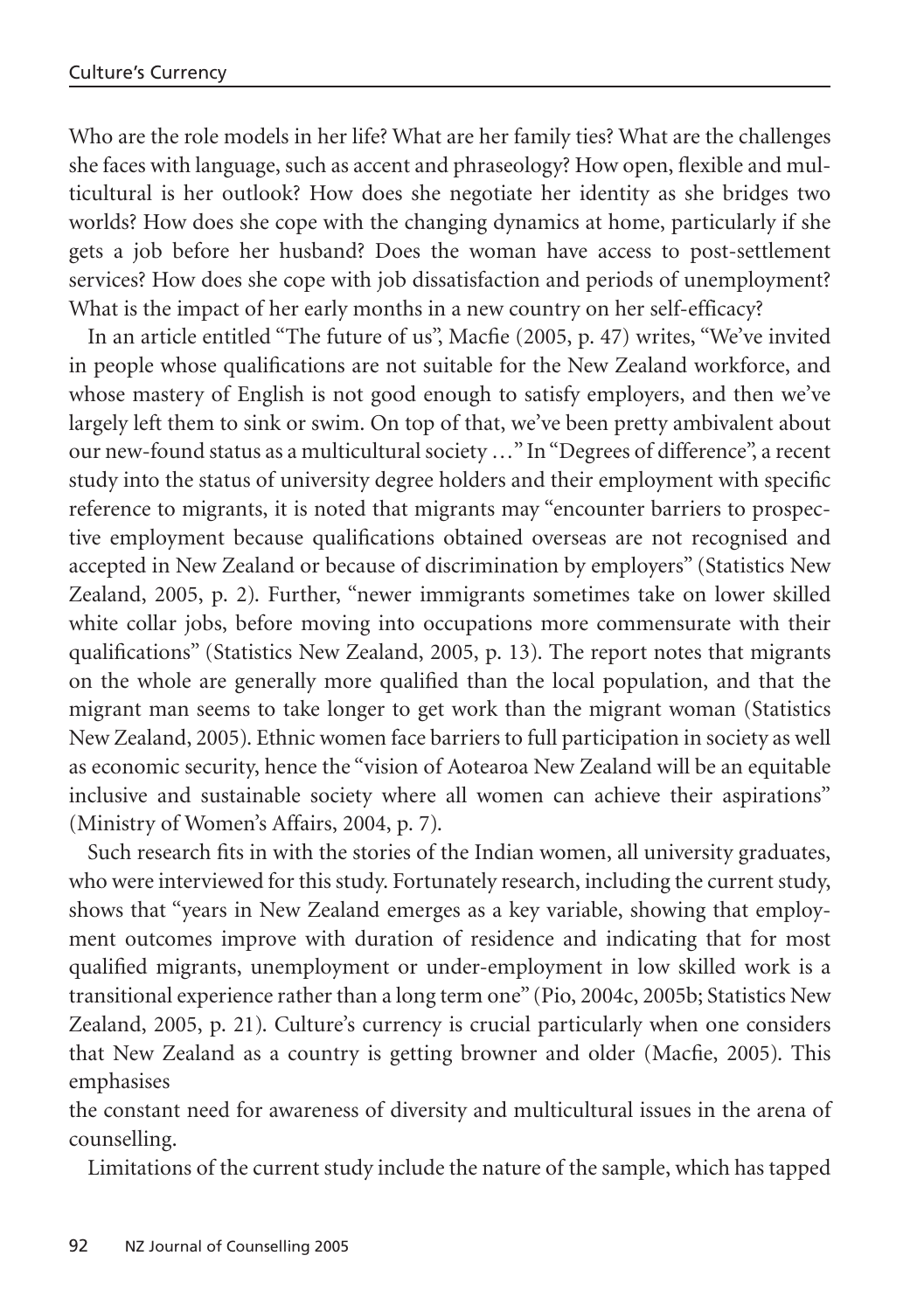into women who are between 27 and 52 years, whereas it is possible that looking at younger women may present a different picture. It may also be possible to tease out specific factors in the external environment in each of the years that the women spend in New Zealand and link these to identity negotiations and self-efficacy, whereas in this study the difference in years was not examined. Further, it is possible that the age of the women above 45 years could influence their flexibility and degree of openness. Future areas of research could focus on longitudinal studies of these women, the specific strategies they employ to shift into work appropriate to their experience and qualifications, initial work experiences of other ethnic minority women in New Zealand, and the experiences of men in the world of work and its impact on their families.

*Culture's Currency: Indian Women and Multicultural Counselling* has presented the context of two worlds within which Indian women migrants are enfolded when they enter New Zealand. It is a poignant hope that an outcome of this paper will be a future where each woman can rejoice in her own state of well-being, as she contributes to her own empowerment and enrichment along with that of her sisters in this nation and around the world.

# References

- Albeniz, A. & Holmes, J. (1996). Psychotherapy integration: Its implications for psychiatry. *British Journal of Psychiatry,* 169: 563–70.
- Anderson, D.J. & Cranston-Gingras, A. (1991). Sensitizing counsellors and educators to multicultural issues: An interactive approach. *Journal of Counselling and Development, 70* (5): 91–98.
- Anderson, T. (1991). *The reflecting team: Dialogues and dialogues about the dialogues.* New York: Norton.
- Atkinson, D.R. (1983). Ethnic similarity in counselling psychology: A review of research. *The Counselling Psychologist,* 11: 79–92.
- Atkinson, D.R. (2004). *Counselling American minorities.* New York: McGraw Hill.
- Atkinson, D.R., Thompson, C.E. & Grant, S.K. (1993). A three-dimensional model for counselling racial/ethnic minorities. *The Counselling Psychologist,* 21: 257–77.
- Cheatham, H.E., et al. (1997). Multicultural counselling and therapy: The fourth force. In A.E. Ivey, M.B. Ivey & L. Simek-Morgan, *Counselling and psychotherapy: A multicultural perspective.* Boston: Allyn & Bacon.
- Denzin, N.K. & Lincoln, Y.S. (2000). *Handbook of qualitative research.* Thousand Oaks, CA: Sage.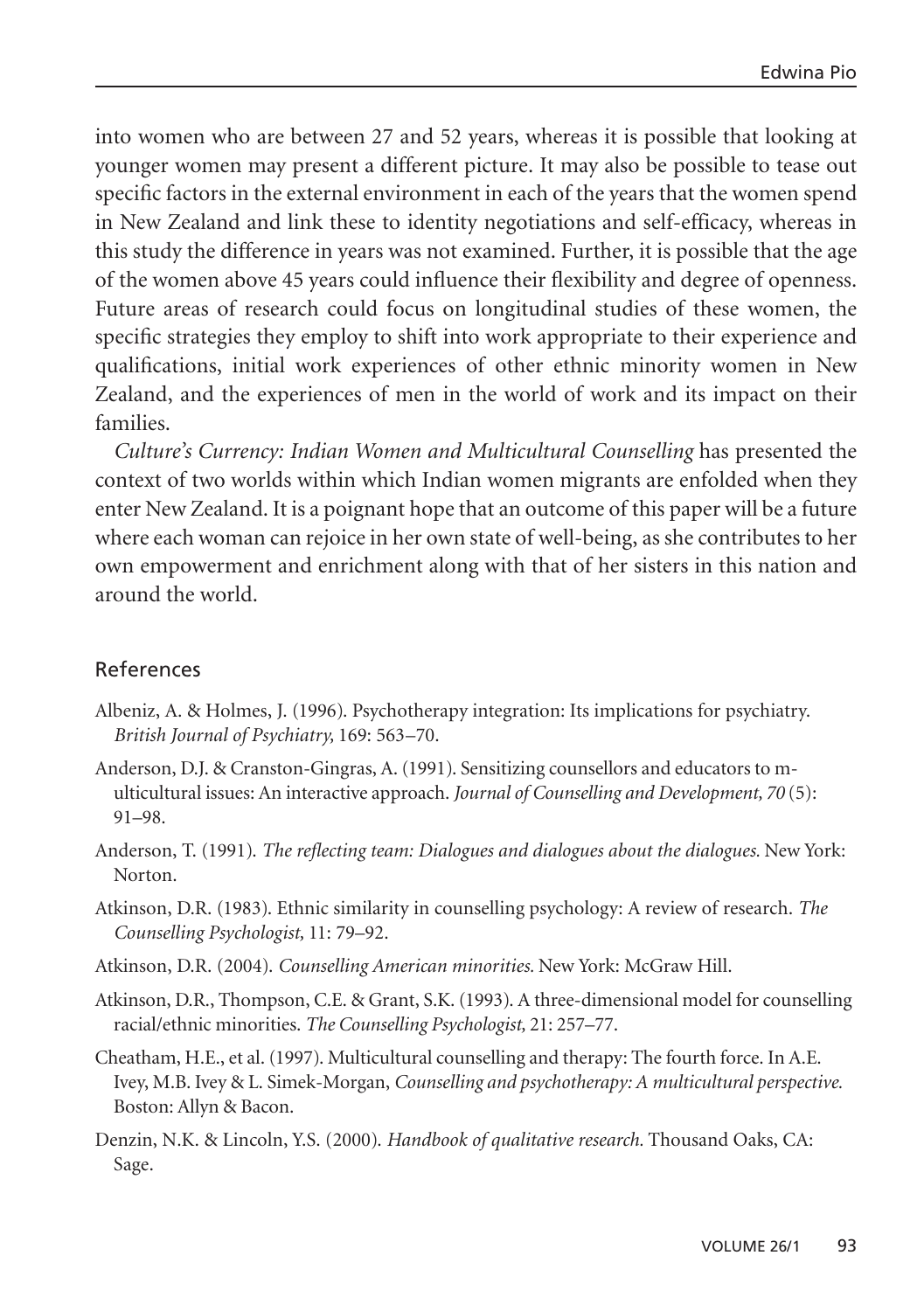- Helms, J.E. & Cook, D.A. (1999). *Using race and culture in counselling and psychotherapy: Theory and practice.* Needham Heights, MA: Allyn & Bacon.
- Griswold, W. (2004). *Cultures and societies in a changing world.* Thousand Oaks, CA: Pine Forge Press.
- Kim, Y. (1988). *Communication and cross-cultural adaptation.* Philadelphia: Multilingual Matters Ltd.
- Kim, Y. (1993). *Synchrony and intercultural communication competence.* Paper presented at the annual meeting of the International Communication Association, Washington, DC.
- Knipscheer, J.W. & Kleber, R.J. (2004). The importance of ethnic similarity in the therapistpatient dyad among Surinamese migrants in Dutch mental health care. *Psychology and Psychotherapy: Theory, Research & Practice,* 77: 273–78.
- Kriplani, M. (2004). Will the election shock end the boom? *Business Week (Asian Edition),* May 31: 22–27.
- Lago, C. & Thompson, J. (1996). *Race, culture and counselling.* Buckingham: Open University Press.
- Leong, F.T.L., Wagner, N.S. & Tata, S.P. (1995). Racial and ethnic variations in help-seeking attitudes. In J.G. Ponterotto, J.M. Casas, L.A. Suzuki & C.M. Alexander (Eds), *Handbook of multicultural counselling*, pp. 415–38. Thousand Oaks, CA: Sage.
- Macfie, R. (2005). The future of us. *Unlimited,* April, 2005: 40–52.
- Ministry of Women's Affairs (2004). *Action plan for New Zealand women.* Wellington: Author.
- Moodley, R. (1999). Challenges and transformations: Counselling in a multicultural context. *International Journal for the Advancement of Counselling,* 21: 139–52.
- Orbe, M. & Harris, T. (2001). *Interracial communication: Theory into practice.* Toronto: Wadsworth/Thompson Learning.
- Pedersen, P. & Ivey, A. (1993). *Culture centred counselling*. New York: Greenwood.
- Pio, E. (2004a). Harder for us easier for them: Work experiences of first generation immigrant women and their daughters. *International Journal of Diversity in Organizations, Communities & Nations, 4*.
- Pio, E. (2004b). Indian women immigrants in New Zealand. Retrieved 19 December 2004 from http://www.eeotrust.org.nz/information/index.shtml
- Pio, E. (2004c). Standing in the foyer: Work experiences of Indian women migrants in New Zealand. *Equal Opportunities International, 23* (7/8): 58–74.
- Pio, E. (2005a). Rich traditions: Managing diversity. In *Pfeiffer Annuals (Training)*, pp. 19–30. San Francisco: Wiley.
- Pio, E. (2005b). Permeable frontiers? Indian women entrepreneurs in New Zealand. In Dana, L.-P. (Ed.), *Handbook of research on ethnic minority indigenous entrepreneurs*, in press.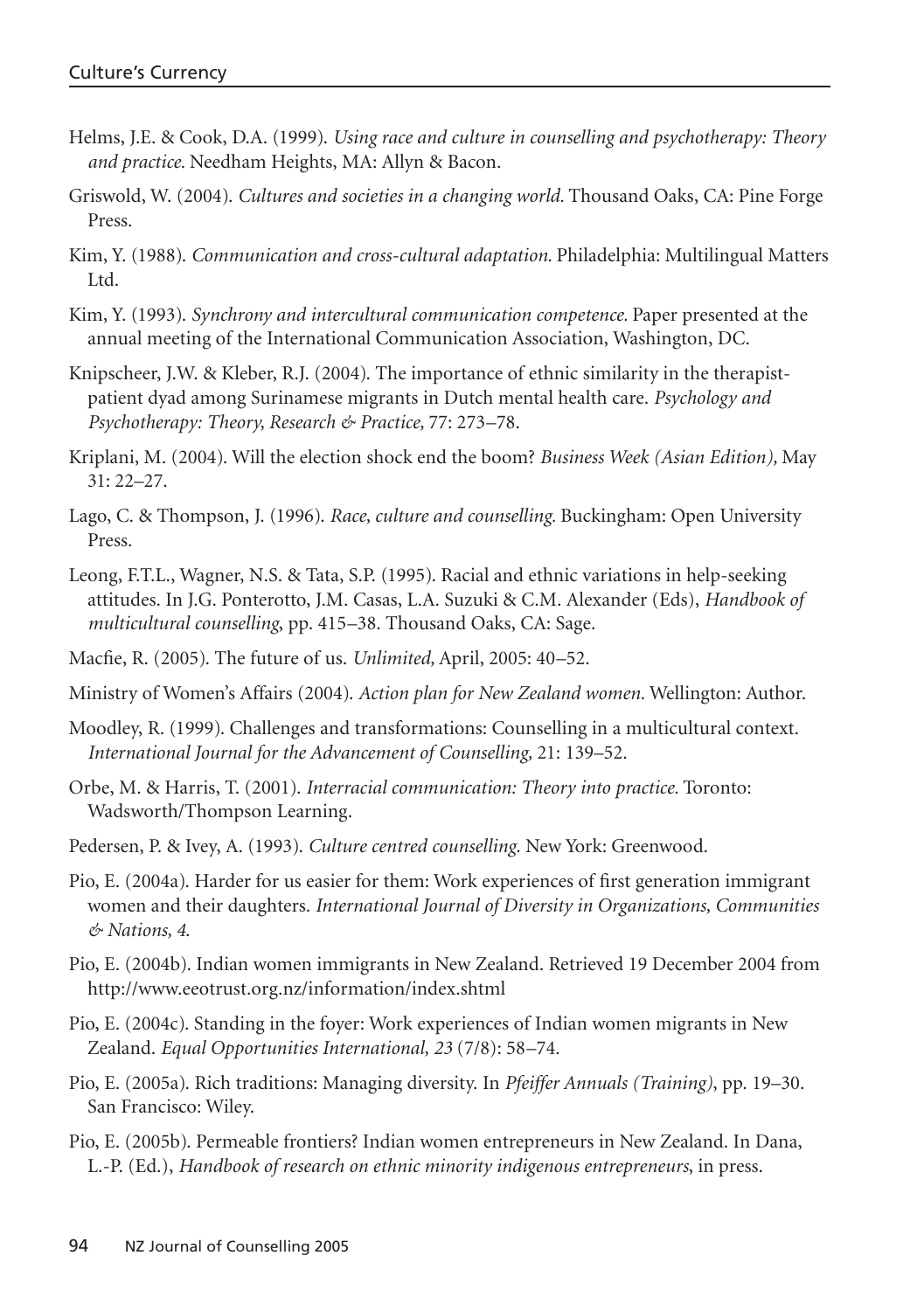- Pio, E. (2005c). Eastern karma: Perspectives on corporate citizenship. *Journal of Corporate Citizenship, 19*, in press.
- Schon, D.A. (1983). *The reflective practitioner.* New York: Basic Books.
- Seeman, E.A., Buboltz, W.C., Jenkins, S., Soper, B. & Woller, K. (2004). Ethnic and gender differences in psychological reactance: The importance of reactance in multicultural counselling. *Counselling Psychology Quarterly, 17* (2): 167–76.
- Smith, T.B. (Ed.) (2004) *Practicing multiculturalism: Affirming diversity in counselling and psychotherapy.* Boston: Pearson Education.
- Statistics New Zealand (2001). Census reports accessible from its website.
- http://www.stats.govt.nz. Retrieved 19 December 2003.
- Statistics New Zealand (2003). Census reports accessible from its website.
- http://www.stats.govt.nz. Retrieved 19 December 2003.
- Statistics New Zealand (2005). *Degrees of difference: The employment of university-qualified immigrants in New Zealand.* Wellington: Author.
- Sue, D.W., Arredondo, P. & McDavis, R.J. (1992). Multicultural counselling competencies and standards: A call to the profession. *Journal of Multicultural Counselling and Development, 20*: 64–88.
- Sue, S. (1998). In search of cultural competence in psychotherapy and counselling. *American Psychologist, 53*: 440–48.
- Tanno, D.V. & Gonzalez, A. (1998). Sites of identity in communication and culture. In D.V. Tanno & A. Gonsalez (Eds), *Communication and identity across cultures*, pp. 3–10. Thousand Oaks, CA: Sage.
- Taylor, R. (2003). Hardship at home/hardship abroad: The migration "system" doesn't work. *UN Chronicle*, *Online edition.* Retrieved 14 December 2003 from http://www.un.org/Pubs/chronicle/2003/issue1/0103p55.html
- TheoRoy, W. (1981). New Zealand: Farmers and townsmen. In Institute of Pacific Studies, *Pacific Indians.* South Pacific: Institute of Pacific Studies, University of the South Pacific.
- Tiwari, K. (1980). *Indians in New Zealand.* Wellington: Price Milburn.
- Trevino, J.G. (1996). Worldview and change in cross-cultural counselling. *The Counselling Psychologist, 24*: 198–215.
- Watkins-Goffman, L. (2004). *Lives in two languages.* Ann Arbour: University of Michigan Press.

www.cia.gov accessed 29 January 2005.

www.eiu.com accessed 29 January 2005.

# Acknowledgements

With many thanks to the editors of the *New Zealand Journal of Counselling* and the anonymous reviewers for their comments on my manuscript; and with gratitude for the financial blessings